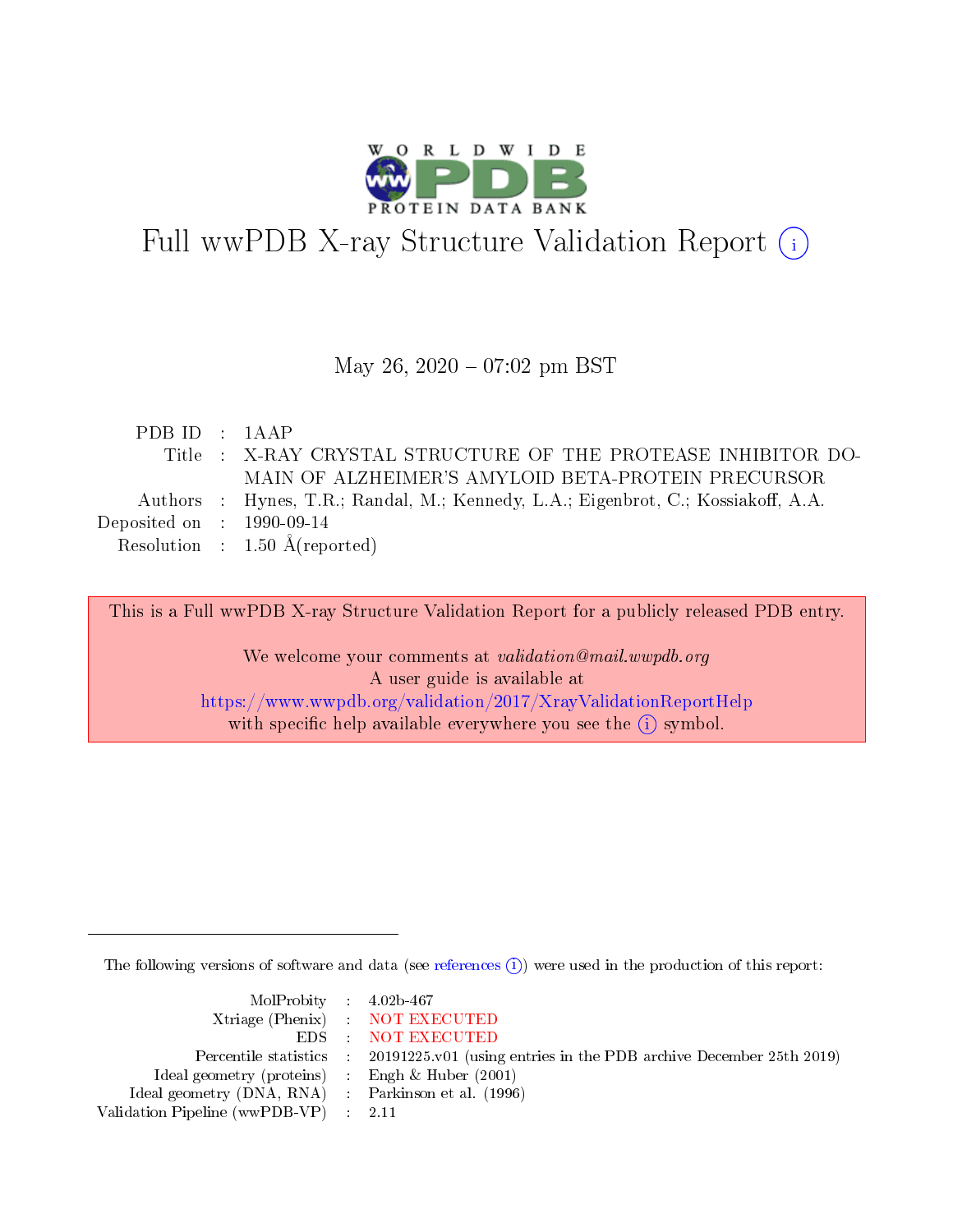# 1 [O](https://www.wwpdb.org/validation/2017/XrayValidationReportHelp#overall_quality)verall quality at a glance  $(i)$

The following experimental techniques were used to determine the structure: X-RAY DIFFRACTION

The reported resolution of this entry is 1.50 Å.

Percentile scores (ranging between 0-100) for global validation metrics of the entry are shown in the following graphic. The table shows the number of entries on which the scores are based.



| Metric                | Whole archive        | Similar resolution                                         |  |  |
|-----------------------|----------------------|------------------------------------------------------------|--|--|
|                       | $(\#\text{Entries})$ | $(\#\text{Entries}, \text{resolution range}(\text{\AA}) )$ |  |  |
| Clashscore            | 141614               | $3144(1.50-1.50)$                                          |  |  |
| Ramachandran outliers | 138981               | $3066(1.50-1.50)$                                          |  |  |
| Sidechain outliers    | 138945               | $3064(1.50-1.50)$                                          |  |  |

The table below summarises the geometric issues observed across the polymeric chains and their fit to the electron density. The red, orange, yellow and green segments on the lower bar indicate the fraction of residues that contain outliers for  $\geq=3$ , 2, 1 and 0 types of geometric quality criteria respectively. A grey segment represents the fraction of residues that are not modelled. The numeric value for each fraction is indicated below the corresponding segment, with a dot representing fractions  $\leq=5\%$ 

Note EDS was not executed.

| Mol | $\mid$ Chain $\mid$ Length $\mid$ | Quality of chain |     |
|-----|-----------------------------------|------------------|-----|
|     | $\mathbb{K}$ O                    | 83%              | 14% |
|     | 58                                | 78%              | 16% |

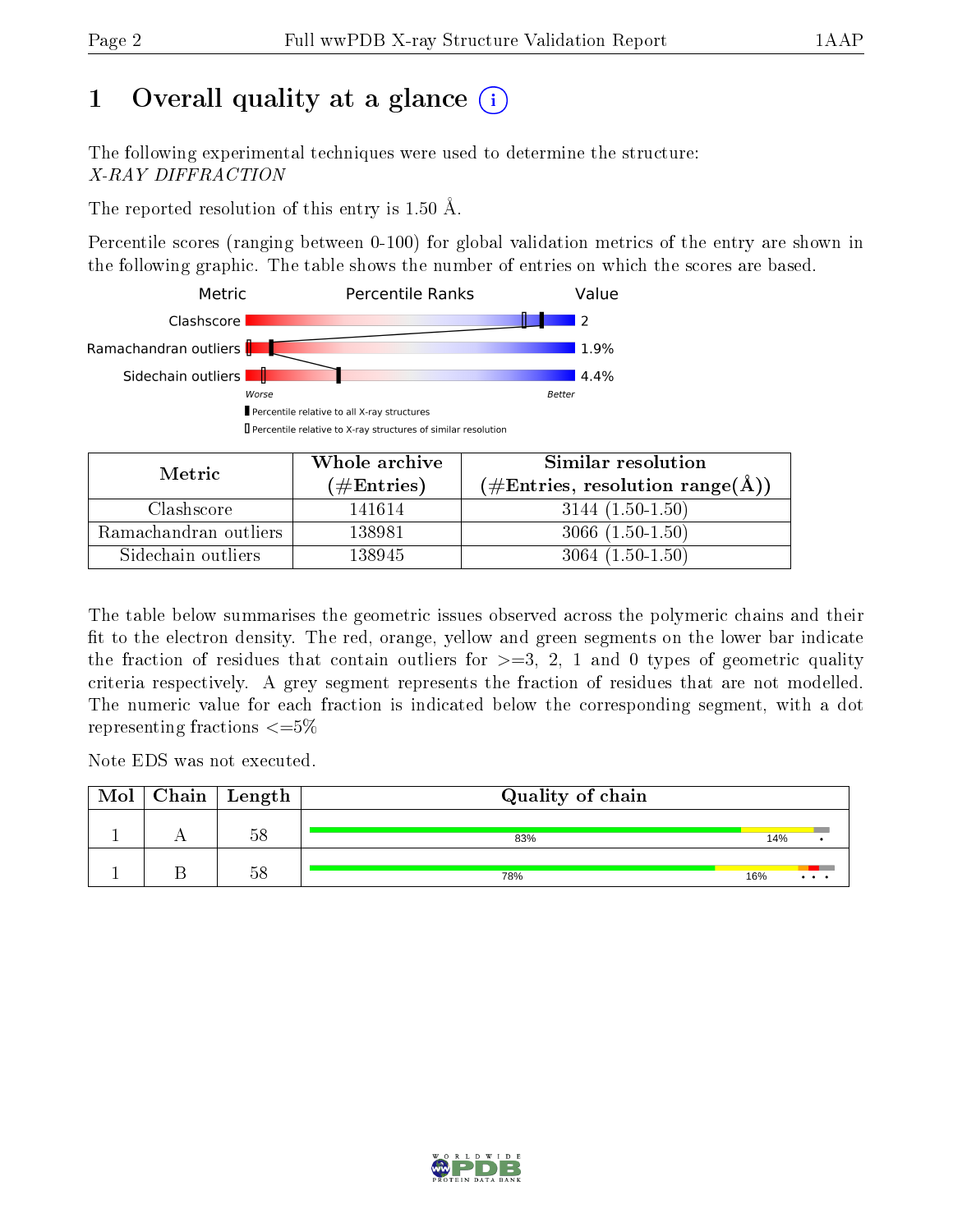# 2 Entry composition  $(i)$

There are 2 unique types of molecules in this entry. The entry contains 971 atoms, of which 0 are hydrogens and 0 are deuteriums.

In the tables below, the ZeroOcc column contains the number of atoms modelled with zero occupancy, the AltConf column contains the number of residues with at least one atom in alternate conformation and the Trace column contains the number of residues modelled with at most 2 atoms.

Molecule 1 is a protein called ALZHEIMER'S DISEASE AMYLOID A4 PROTEIN.

| Mol | $\vert$ Chain $\vert$ Residues | Atoms         |             |  |  | $\rm ZeroOcc$   AltConf   Trace |  |  |
|-----|--------------------------------|---------------|-------------|--|--|---------------------------------|--|--|
|     | 56                             | Total C N O S |             |  |  |                                 |  |  |
|     |                                | 433           | 267 74 84 8 |  |  |                                 |  |  |
|     | 56                             | Total C N O S |             |  |  |                                 |  |  |
|     |                                | 433           | 267 74 84   |  |  |                                 |  |  |

• Molecule 2 is water.

|  | Mol   Chain   Residues | Atoms               | $ZeroOcc \   \ AltConf \  $ |
|--|------------------------|---------------------|-----------------------------|
|  | 60                     | Total O<br>60<br>60 |                             |
|  | 45                     | Total O<br>45<br>45 |                             |

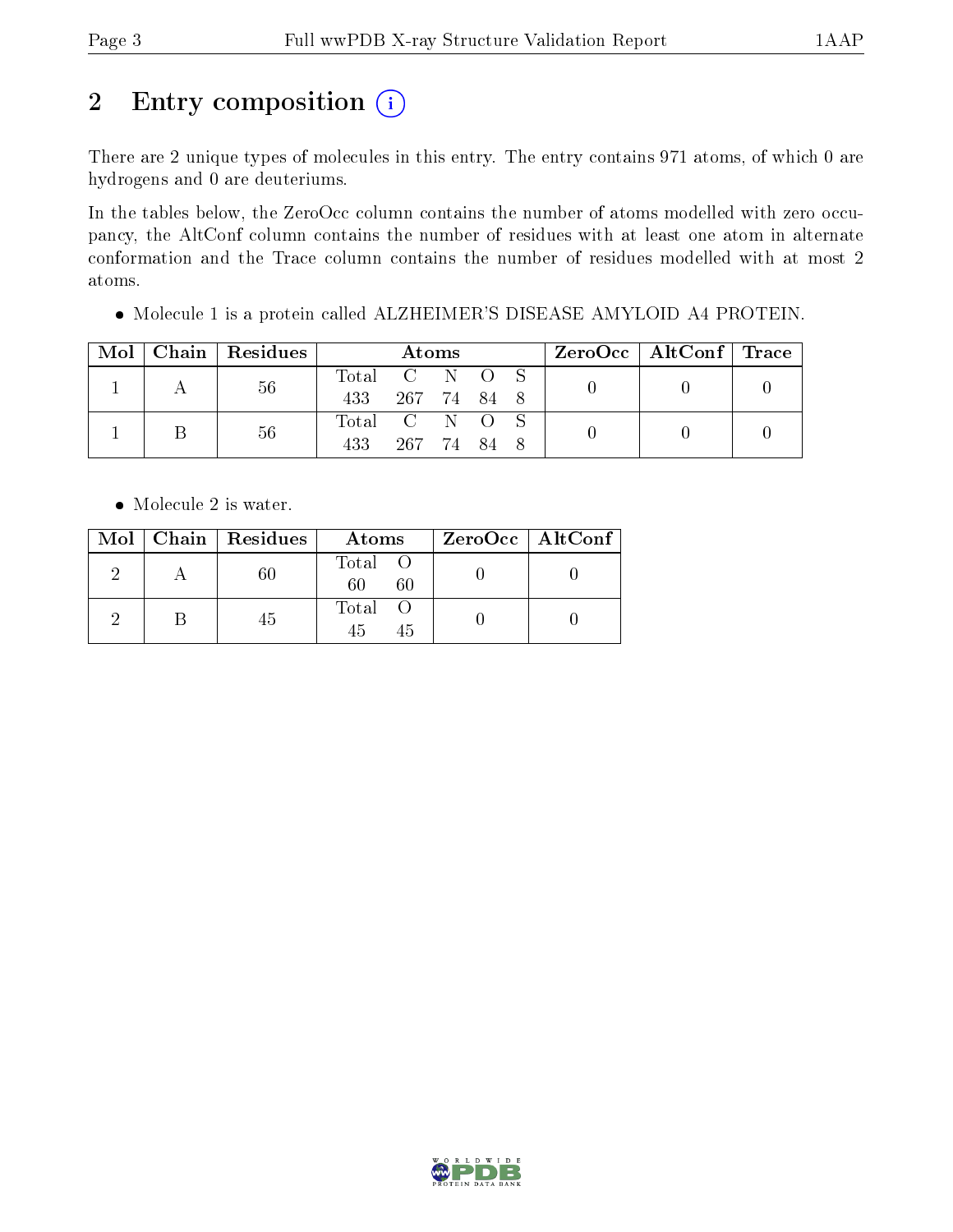# 3 Residue-property plots  $(i)$

These plots are drawn for all protein, RNA and DNA chains in the entry. The first graphic for a chain summarises the proportions of the various outlier classes displayed in the second graphic. The second graphic shows the sequence view annotated by issues in geometry. Residues are colorcoded according to the number of geometric quality criteria for which they contain at least one outlier: green  $= 0$ , yellow  $= 1$ , orange  $= 2$  and red  $= 3$  or more. Stretches of 2 or more consecutive residues without any outlier are shown as a green connector. Residues present in the sample, but not in the model, are shown in grey.

Note EDS was not executed.

• Molecule 1: ALZHEIMER'S DISEASE AMYLOID A4 PROTEIN



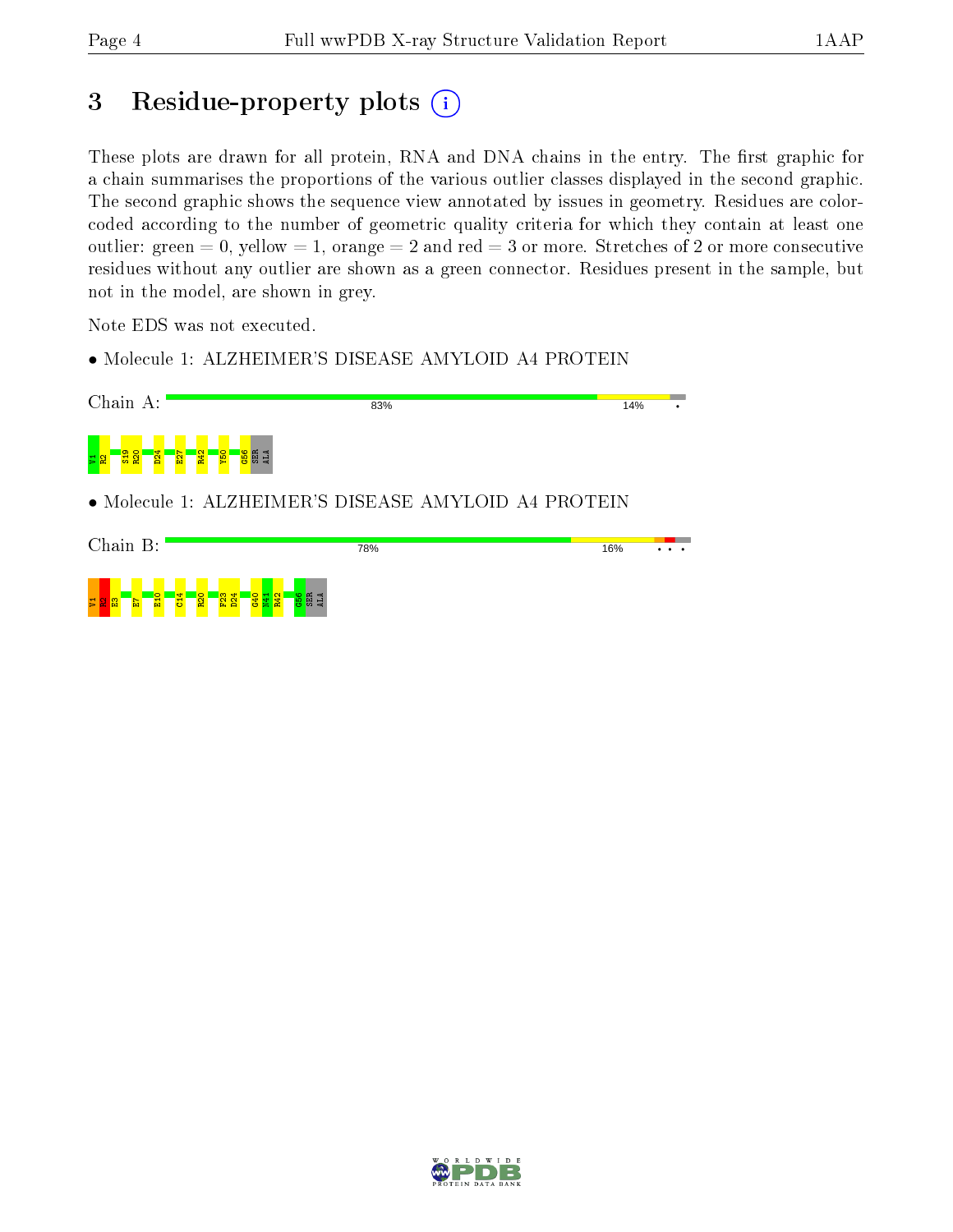# 4 Data and refinement statistics  $(i)$

Xtriage (Phenix) and EDS were not executed - this section is therefore incomplete.

| Property                               | Value                                            | Source    |  |
|----------------------------------------|--------------------------------------------------|-----------|--|
| Space group                            | P 21 21 21                                       | Depositor |  |
| Cell constants                         | $\overline{3}5.60\text{\AA}$<br>38.90Å<br>73.60Å | Depositor |  |
| a, b, c, $\alpha$ , $\beta$ , $\gamma$ | $90.00^\circ$<br>$90.00^\circ$<br>$90.00^\circ$  |           |  |
| Resolution (A)                         | 8.00<br>$-1.50$                                  | Depositor |  |
| % Data completeness                    | (Not available) $(8.00-1.50)$                    | Depositor |  |
| (in resolution range)                  |                                                  |           |  |
| $R_{merge}$                            | (Not available)                                  | Depositor |  |
| $\mathrm{R}_{sym}$                     | (Not available)                                  | Depositor |  |
| Refinement program                     | PROLSQ                                           | Depositor |  |
| $R, R_{free}$                          | (Not available)<br>0.177                         | Depositor |  |
| Estimated twinning fraction            | No twinning to report.                           | Xtriage   |  |
| Total number of atoms                  | 971                                              | wwPDB-VP  |  |
| Average B, all atoms $(A^2)$           | 15.0                                             | wwPDB-VP  |  |

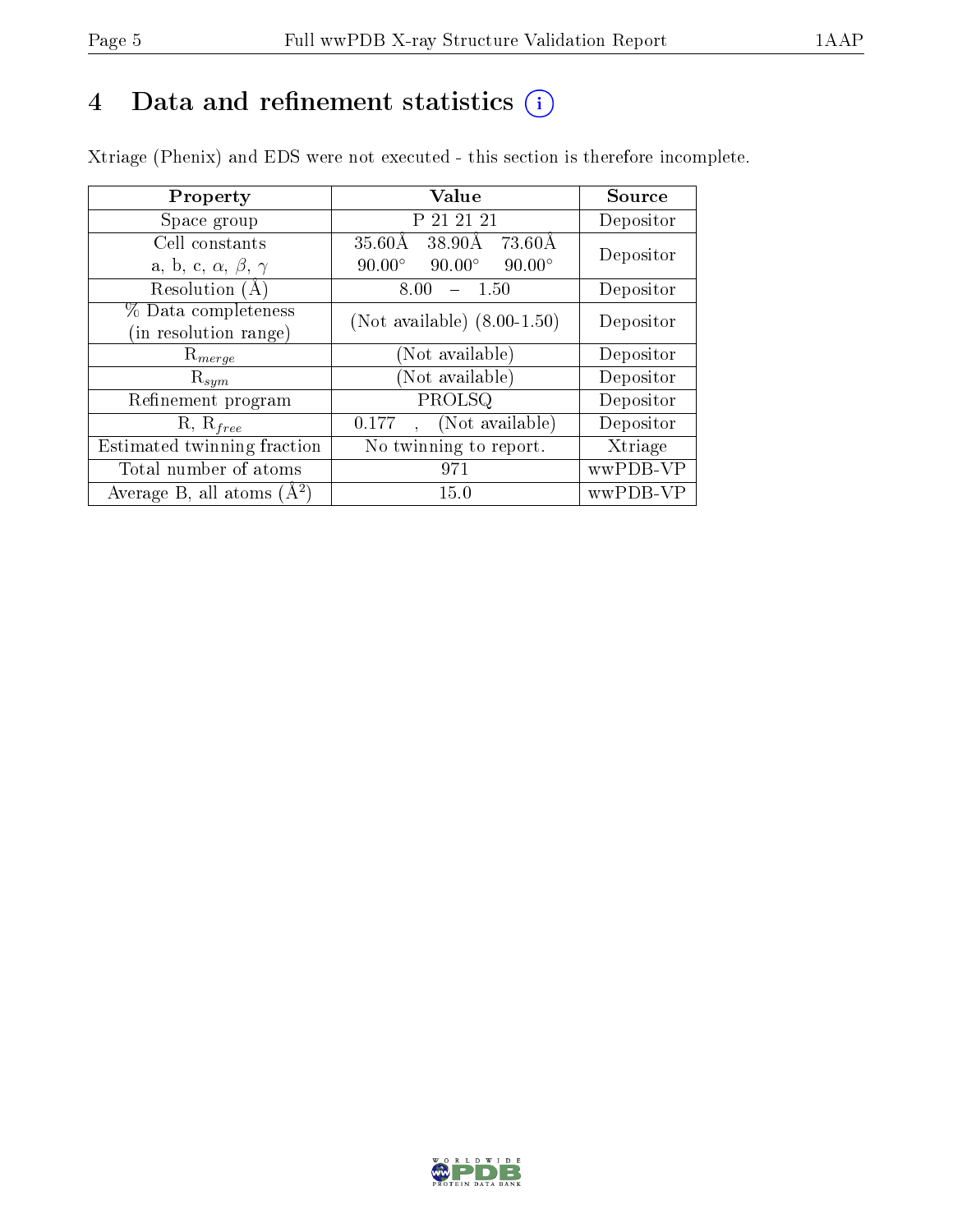# 5 Model quality  $(i)$

# 5.1 Standard geometry  $(i)$

The Z score for a bond length (or angle) is the number of standard deviations the observed value is removed from the expected value. A bond length (or angle) with  $|Z| > 5$  is considered an outlier worth inspection. RMSZ is the root-mean-square of all Z scores of the bond lengths (or angles).

| Mol | Chain |      | <b>Bond lengths</b> | Bond angles |                   |  |
|-----|-------|------|---------------------|-------------|-------------------|--|
|     |       | RMSZ | $\# Z  > 5$         | RMSZ        | $\# Z  > 5$       |  |
|     |       | 1.19 | $(0.2\%)$<br>443    | 1.67        | $6/596$ $(1.0\%)$ |  |
|     |       | 1.11 | 0/443               | 1.64        | $7/596$ $(1.2\%)$ |  |
|     |       | 1.15 | $(0.1\%)$           | 1.65        | $1.1\%)$          |  |

All (1) bond length outliers are listed below:

|  |  |                                                | $\vert$ Mol $\vert$ Chain $\vert$ Res $\vert$ Type $\vert$ Atoms $\vert$ Z $\vert$ Observed(A) $\vert$ Ideal(A) |  |
|--|--|------------------------------------------------|-----------------------------------------------------------------------------------------------------------------|--|
|  |  | $\vert$ SER $\vert$ CA-CB $\vert$ 5.67 $\vert$ | 1 61                                                                                                            |  |

All (13) bond angle outliers are listed below:

| Mol | Chain | Res | <b>Type</b> | Atoms               | Z       | Observed $(°)$ | Ideal $(^\circ)$ |
|-----|-------|-----|-------------|---------------------|---------|----------------|------------------|
|     | В     | 20  | $\rm{ARG}$  | $NE-CZ-NH1$         | 9.24    | 124.92         | 120.30           |
| 1   | А     | 50  | <b>TYR</b>  | $CB-CG-CD1$         | 8.98    | 126.39         | 121.00           |
|     | А     | 50  | TYR         | $CB-CG-CD2$         | $-8.73$ | 115.76         | 121.00           |
|     | А     | 20  | $\rm{ARG}$  | NE-CZ-NH1           | 8.43    | 124.52         | 120.30           |
|     | B     | 20  | ARG         | $NE-CZ-NH2$         | $-8.30$ | 116.15         | 120.30           |
|     | В     | 23  | PHE         | $CB-CG-CD1$         | $-6.00$ | 116.60         | 120.80           |
| 1   | В     | 14  | <b>CYS</b>  | $CB-CA-C$           | 5.81    | 122.02         | 110.40           |
| 1   | B     | 24  | <b>ASP</b>  | $CB-CG-OD1$         | 5.70    | 123.43         | 118.30           |
|     | B     | 2   | $\rm{ARG}$  | $NE$ - $CZ$ - $NH1$ | 5.50    | 123.05         | 120.30           |
| 1   | А     | 56  | <b>GLY</b>  | $CA-C-O$            | $-5.42$ | 110.84         | 120.60           |
| 1   | А     | 24  | <b>ASP</b>  | $CB-CG-OD2$         | $-5.37$ | 113.47         | 118.30           |
|     | B     | 42  | $\rm{ARG}$  | $NE- CZ-NH1$        | 5.23    | 122.92         | 120.30           |
|     | А     | 42  | ARG         | NE-CZ-NH1           | 5.05    | 122.83         | 120.30           |

There are no chirality outliers.

There are no planarity outliers.

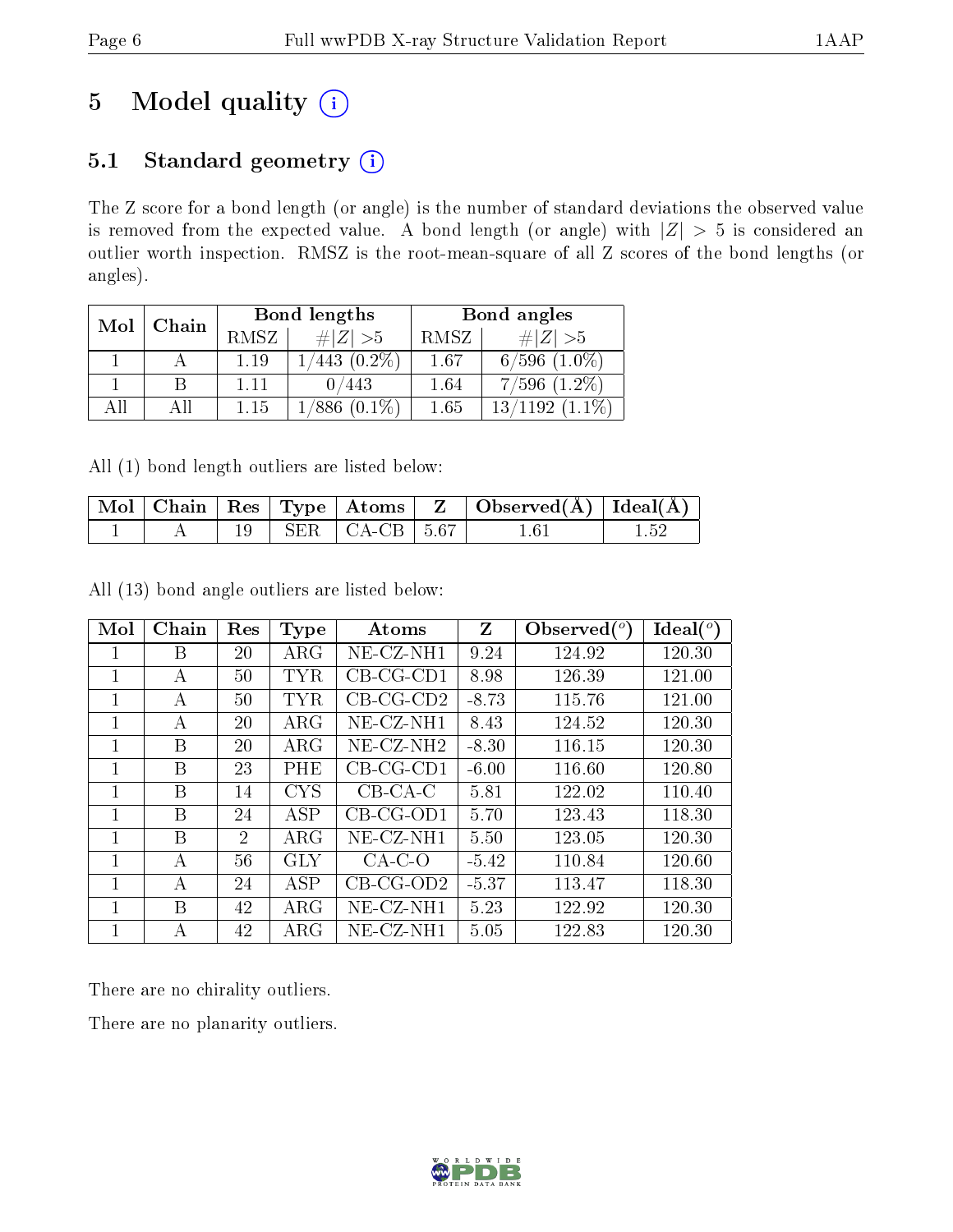### $5.2$  Too-close contacts  $(i)$

In the following table, the Non-H and H(model) columns list the number of non-hydrogen atoms and hydrogen atoms in the chain respectively. The H(added) column lists the number of hydrogen atoms added and optimized by MolProbity. The Clashes column lists the number of clashes within the asymmetric unit, whereas Symm-Clashes lists symmetry related clashes.

|  |     |     | Mol   Chain   Non-H   H(model)   H(added)   Clashes   Symm-Clashes |
|--|-----|-----|--------------------------------------------------------------------|
|  | 433 | 385 |                                                                    |
|  |     | 385 |                                                                    |
|  |     |     |                                                                    |
|  |     |     |                                                                    |
|  |     |     |                                                                    |

The all-atom clashscore is defined as the number of clashes found per 1000 atoms (including hydrogen atoms). The all-atom clashscore for this structure is 2.

All (3) close contacts within the same asymmetric unit are listed below, sorted by their clash magnitude.

| Atom-1                                    | Atom-2                                   | Interatomic<br>distance $(A)$ | Clash<br>overlap $(A)$ |  |
|-------------------------------------------|------------------------------------------|-------------------------------|------------------------|--|
| 1:B:10:GLU:HG2                            | $1 \cdot B \cdot 40 \cdot GLY \cdot HAD$ | 1 48                          | 0.93                   |  |
| $1 \cdot B \cdot 10 \cdot GLLU \cdot HG3$ | $2 \cdot B \cdot 262 \cdot HOH \cdot O$  | 2.02                          | 0.59                   |  |
| 1: B: 1: VAL: O                           | $1 \cdot B \cdot 3 \cdot GLLI \cdot N$   | 242                           | A 52                   |  |

There are no symmetry-related clashes.

### 5.3 Torsion angles (i)

#### 5.3.1 Protein backbone  $(i)$

In the following table, the Percentiles column shows the percent Ramachandran outliers of the chain as a percentile score with respect to all X-ray entries followed by that with respect to entries of similar resolution.

The Analysed column shows the number of residues for which the backbone conformation was analysed, and the total number of residues.

| Mol | Chain | Analysed       | Favoured    | Allowed <sup>1</sup> | Outliers | Percentiles                 |
|-----|-------|----------------|-------------|----------------------|----------|-----------------------------|
|     |       | $54/58$ (93\%) | 52 $(96\%)$ | $1(2\%)$             | $1(2\%)$ | 8 <br>$\textcolor{red}{11}$ |
|     | В     | $54/58$ (93\%) | $50(93\%)$  | $3(6\%)$             | $1(2\%)$ | $\boxed{8}$                 |
| All | All   | 108/116(93%)   | $102(94\%)$ | 4(4%)                | $2(2\%)$ | 8                           |

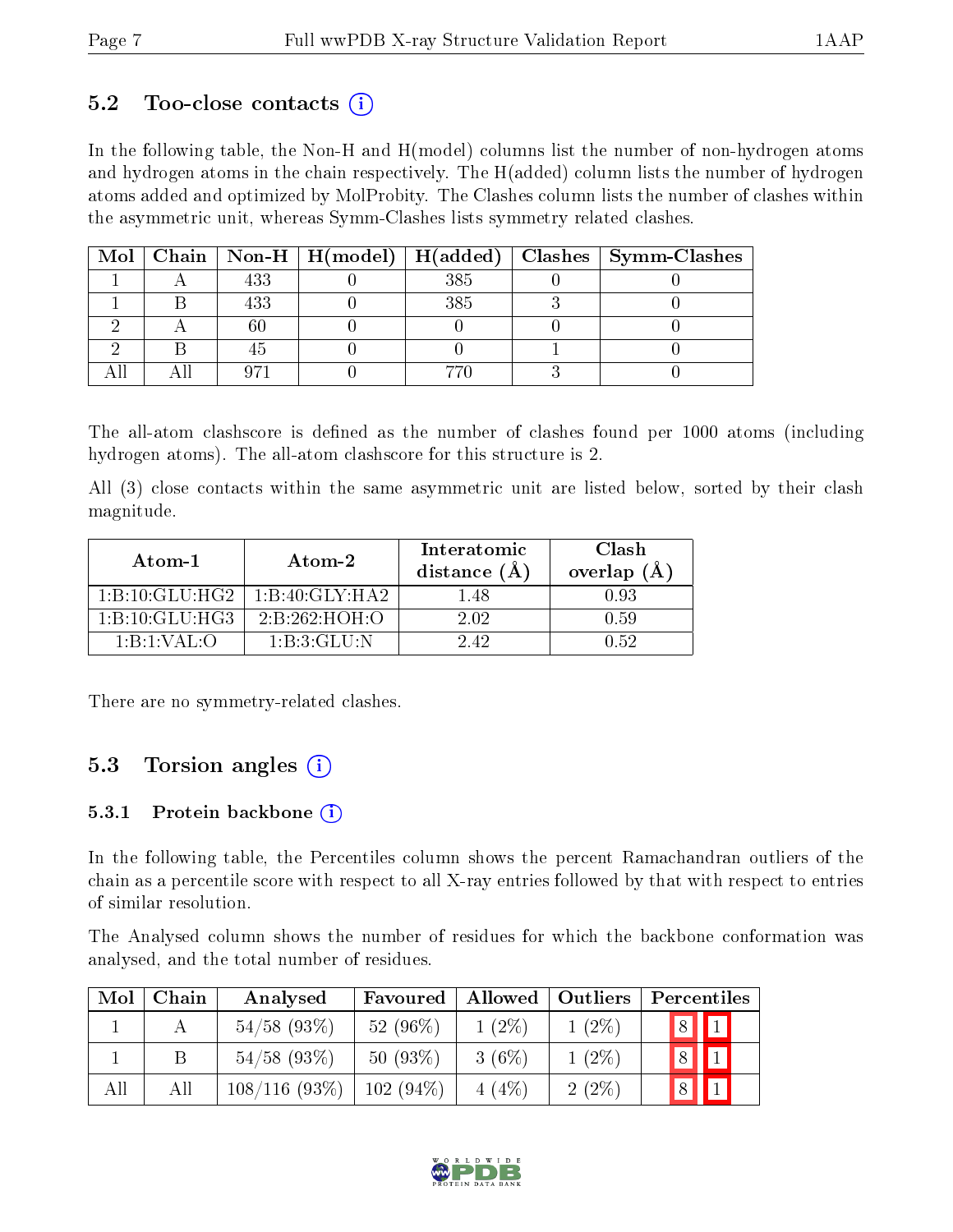All (2) Ramachandran outliers are listed below:

| Mol | Chain | Res | Type |
|-----|-------|-----|------|
|     |       |     | A RO |
|     |       |     |      |

#### 5.3.2 Protein sidechains  $\hat{I}$

In the following table, the Percentiles column shows the percent sidechain outliers of the chain as a percentile score with respect to all X-ray entries followed by that with respect to entries of similar resolution.

The Analysed column shows the number of residues for which the sidechain conformation was analysed, and the total number of residues.

| Mol | Chain | Analysed       | Rotameric   | Outliers | Percentiles          |
|-----|-------|----------------|-------------|----------|----------------------|
|     |       | $45/46$ (98\%) | 44 (98\%)   | $1(2\%)$ | 22<br>52             |
|     |       | $45/46$ (98\%) | 42 $(93\%)$ | 3(7%)    | 16                   |
| All | Αll   | 90/92(98%)     | 86 (96%)    | 4(4%     | $\overline{5}$<br>28 |

All (4) residues with a non-rotameric sidechain are listed below:

| Mol | Chain | Res | <b>Type</b> |
|-----|-------|-----|-------------|
|     |       | 97  | GLU         |
|     |       |     | VA L        |
|     |       |     | $\rm{ARG}$  |
|     |       |     | GLU         |

Some sidechains can be flipped to improve hydrogen bonding and reduce clashes. There are no such sidechains identified.

#### $5.3.3$  RNA  $(i)$

There are no RNA molecules in this entry.

# 5.4 Non-standard residues in protein, DNA, RNA chains (i)

There are no non-standard protein/DNA/RNA residues in this entry.

### 5.5 Carbohydrates  $(i)$

There are no carbohydrates in this entry.

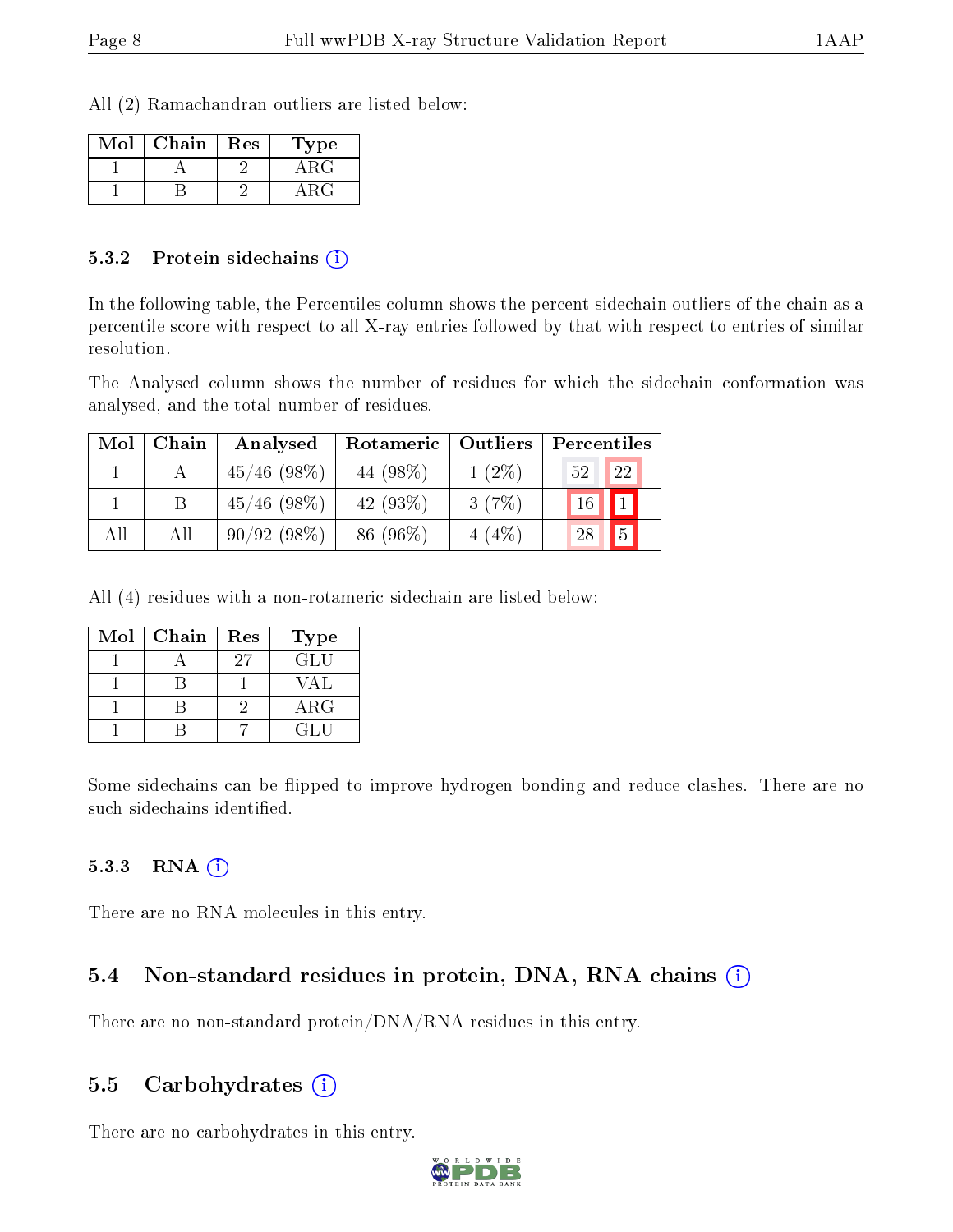## 5.6 Ligand geometry (i)

There are no ligands in this entry.

## 5.7 [O](https://www.wwpdb.org/validation/2017/XrayValidationReportHelp#nonstandard_residues_and_ligands)ther polymers (i)

There are no such residues in this entry.

## 5.8 Polymer linkage issues (i)

There are no chain breaks in this entry.